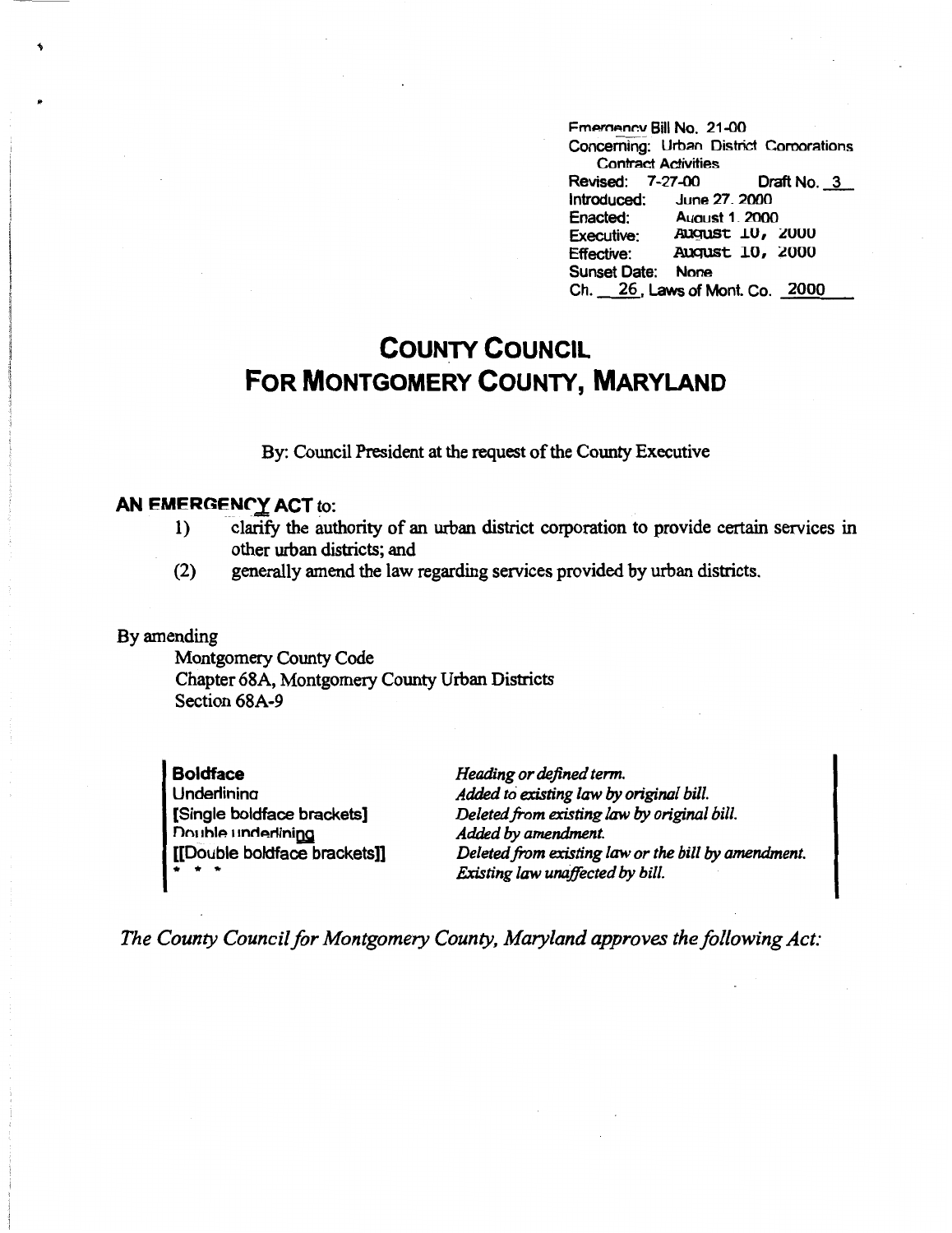٠

 $\gamma$ 

### 1 **Sec 1. Section 68A-9** is **amended as follows:**

## 2 **68A-9. Urban District Corporations.**

| 3  |     |                                                                                        |
|----|-----|----------------------------------------------------------------------------------------|
| 4  | (b) | Services. An urban district corporation may provide the following                      |
| 5  |     | services to benefit residents and businesses in the district (and which                |
| 6  |     | may incidentally benefit neighboring communities):                                     |
| 7  |     |                                                                                        |
| 8  |     | A Corporation may provide a service outside the boundaries of an urban                 |
| 9  |     | district if the service will primarily benefit businesses or residents in the          |
| 10 |     | urban district. $\underline{A}$ Corporation may also provide [[streetscape]            |
| 11 |     | maintenance services]] any authorized service to another Corporation or                |
| 12 |     | urban district.                                                                        |
| 13 |     | Sec. 2. Emergency Effective Date.                                                      |
| 14 |     | The Council declares that an emergency exists and that this legislation is             |
| 15 |     | necessary for the immediate protection of the public health and safety. This act takes |
| 16 |     | effect on the date on which it becomes law.                                            |

17 *Approved:* 

 $18$  $\mathsf{M}$ 

 $s|s|$   $\nu$ 

Michael L. Subin, President, County Council Date